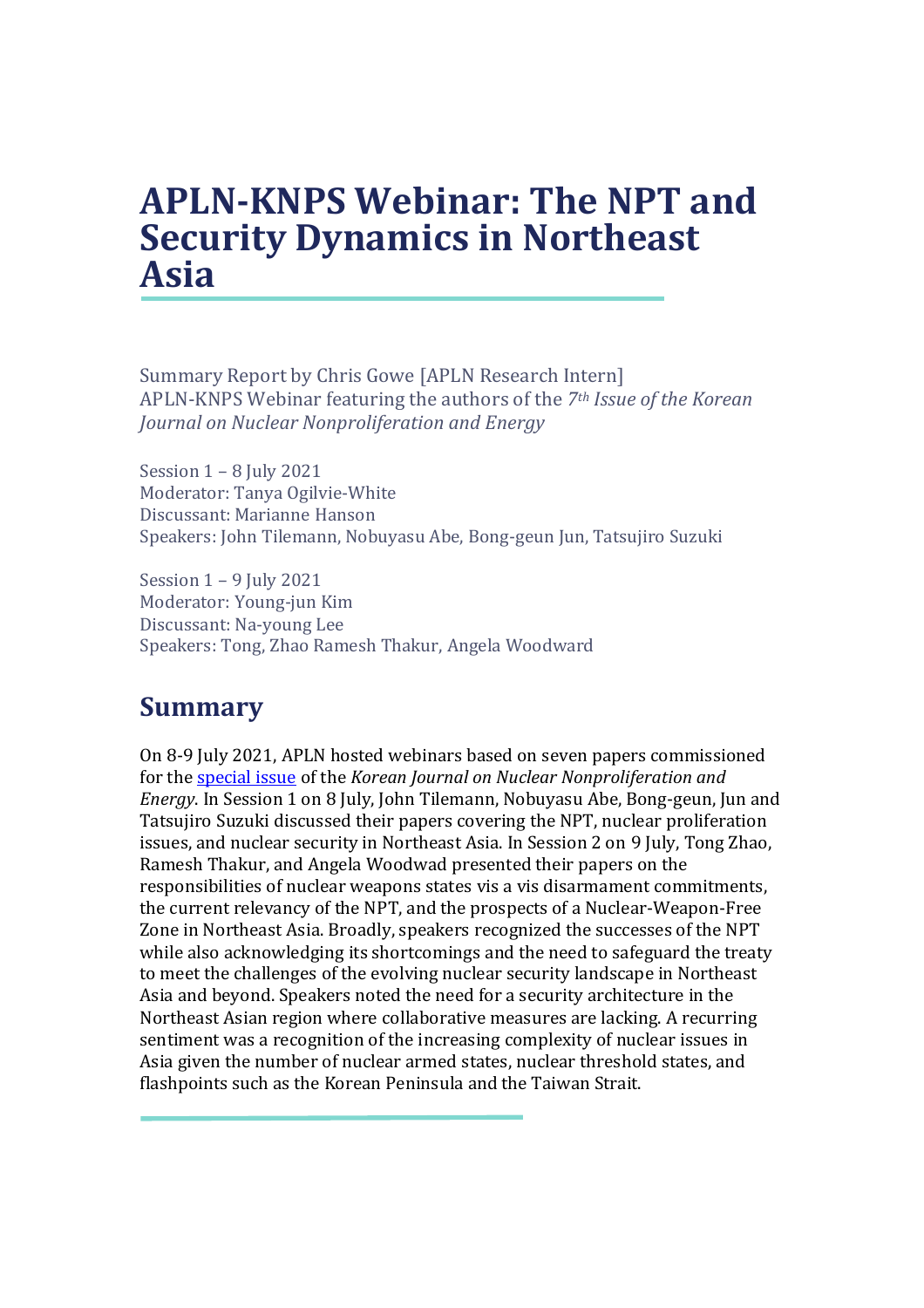## **The NPT 50 Years On**

**John Tilemann** began the first session with a discussion of the NPT and the problem of nuclear latency—the status in which a country possesses the technology to quickly build nuclear weapons. He noted that the near universal acceptance of the NPT has lent great normative force to the principle of nonproliferation, which has significantly raised the opportunity cost of breaking out as a nuclear-weapon state (NWS) for threshold states and sidelined voices calling for nuclear armament. The international inspections system led by the IAEA, he said, provides mutual confidence that even countries with the most sophisticated nuclear capabilities are abiding by their nonproliferation commitments. Despite these successes, he chalked up a lack of information sharing and confidence building measures in Asia as a contributing factor to tensions in the region and noted the constructive role APLN could play in this area. Tilemann made the point that the NPT and the broader nonproliferation regime have been hugely effective in the past and will remain vital in the foreseeable future. He encouraged APLN to use its standing and influence to encourage support for ongoing regional commitments to the nonproliferation regime.

**Nobuyasu Abe** continued the session with a discussion about the relevancy of the NPT to containing and eliminating nuclear threats in Northeast Asia. He acknowledged that the NPT has had a mixed track record, but that it has been overall very successful in terms of having prevented many countries from obtaining nuclear weapons. The biggest failure of the NPT, he said, was its inability to stop the DPRK from becoming a nuclear breakout state and the corresponding failure of the UNSC to crack down on this breakout beyond imposing economic sanctions. This lack of enforcement sets a dangerous precedent for threshold states considering nuclear armament. He states that the international community may have to provide security guarantees to the DPRK at a steep cost (perhaps sacrificing the U.S. alliances in NE Asia and the U.S. nuclear umbrella) in order to denuclearize the DPRK. The solution may lie in a Northeast Asia peace and security framework that includes Russia, China, and the United States, and that works on building cooperation and mutual security in the region. Through such a system, eventually the perceived need for nuclear weapons may be reduced.

**Bong-geun Jun** followed with a presentation regarding the NPT and the DPRK's nuclear program. He discussed the continued relevancy of the NPT in protecting against nuclear breakout states in light of the failure of the treaty and the global community to prevent the DPRK from advancing its nuclear program. He pointed out that the DPRK is not the only country to have ever withdrawn from the NPT but is the only state actively exploring bombs in the 21st century, with the fastest expanding nuclear program of any country. The DPRK also has the most aggressive nuclear doctrine, with a preemptive nuclear strike among their military options to deter their perceived enemies. Jun argued that states should learn from the DPRK's case to craft safeguards to the NPT, including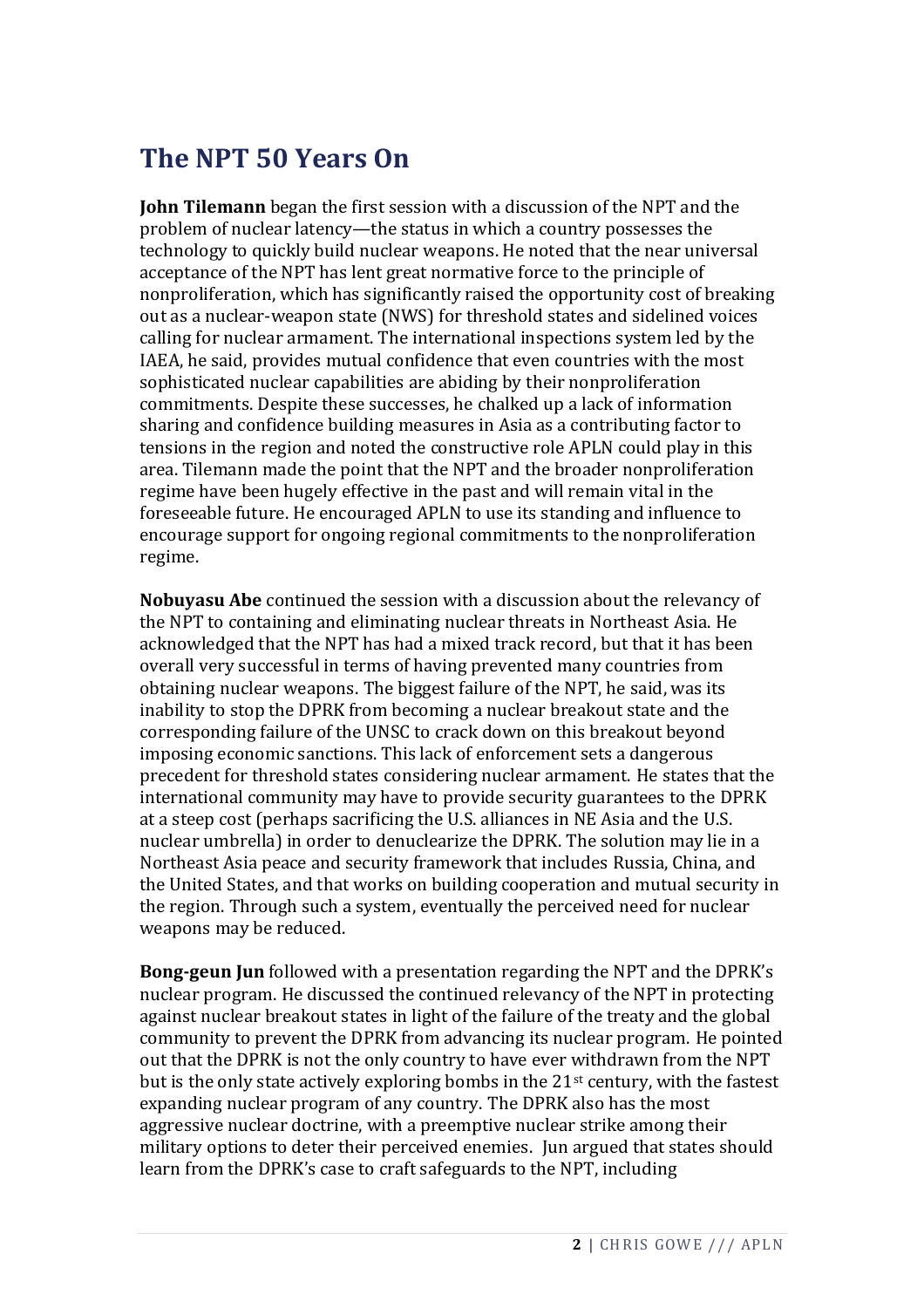strengthening the treaty to make arbitrary withdrawal under Article 10 of the NPT very difficult. Despite the bleak situation with the DPRK's nuclear program, Jun spoke of what appears to be the DPRK's efforts to be acknowledged as a normal state, which may indicate an angle through which the DPRK could be pressured to move towards denuclearization if it considers its lack of NPT membership and nuclear pariah status as a hinderance to the goal of international legitimacy.

During the second webinar, **Ramesh Thakur** presented his paper covering the challenges facing the NPT fifty years after it took effect. In a recent piece of evidence demonstrating the fraying of the international arms control framework, Thakur referenced the United Kingdom's recent decision to increase its stockpile of nuclear warheads to 260 by the end of the decade due to the "evolving security environment." This is part of a broader trend in which nuclear weapons states such as the U.S. and Russia have been investing in upgrading and expanding their existing nuclear arsenals in response to spiking geopolitical tensions across multiple regions. The centerpiece of the international arms control framework is the NPT, and thus it becomes relevant to examine where it has worked and where there have been failings in light of these developments. Thakur argued that the NPT has been successful in terms of its nonproliferation pillar considering that the fears of the 1960s that there would be 20-25 countries with nuclear capabilities never came to fruition. The NPT, he noted, has managed to contain nuclear proliferation to the point that the only problem countries are those that actually have the bomb. However, on the other hand, the NPT's disarmament pillar has never been active, and not a single nuclear warhead has been dismantled under the auspices of the NPT. Thakur said this remains the biggest challenge, but that the recently effective TPNW or "Ban Treaty" may emerge as a vital complimentary force to the NPT that pushes the existing arms control framework towards eventual disarmament.

## **Northeast Asian Nuclear Security**

**Tatsujiro Suzuki** presented on the topic of nuclear nonproliferation and nuclear security in light of the 2011 Fukushima Disaster. He spoke of structural changes in the nuclear energy market since the disaster, markedly the abandonment of nuclear projects and existing plants in Asia due to fears of accidents among publics and governments. China and Russia have become the leading nuclear equipment suppliers while the U.S. and its partners are losing their share in the global nuclear energy market. Suzuki also warned of resource constraints at the IAEA as a result of increasing demands for inspections and concerns regarding threshold states. Finally, he spoke of a need to address the increasing stockpile of nuclear materials, especially plutonium, from civilian nuclear energy programs, along with the risk of cyber-attacks and other domestic threats to nuclear materials. It is up to each country to introduce new safeguards, but global organizations and networks such as APLN can work to bring countries into alignment with this shared international goal.